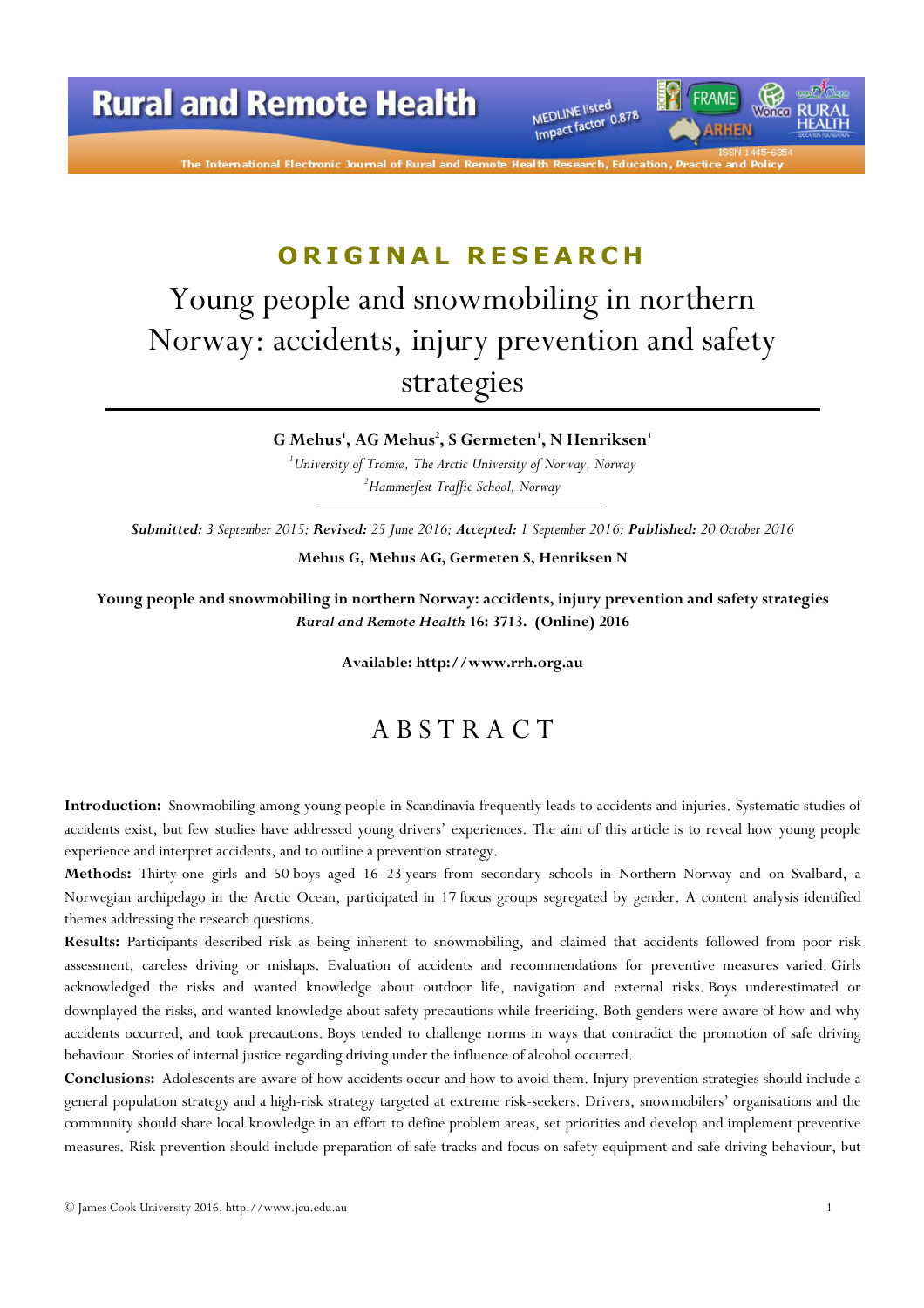

The International Electronic Journal of Rural and Remote Health Research, Education Practice and Policy

should also pay increased attention to the potential of strengthening normative regulation within peer groups regarding driving behaviour and mutual responsibility for preventing accidents.

Key words: accident prevention, adolescent, focus groups, injury prevention, Norway, off-road motor vehicles, young adult.

### Introduction

This study concerns snowmobiling, accidents and injury prevention among adolescents in sparsely populated rural and remote areas of Northern Norway and on the islands of Svalbard, where there are long distances to hospitals, patchy cell phone coverage and long alert and response times in cases of accidents. The geographical area of this research project encompasses 82 950 inhabitants living within a territory of 121 600 km<sup>2</sup>, and includes approximately 6500 km of legal snowmobile tracks<sup>1,2</sup>. Of the 76 474 registered snowmobiles in Norway in December 2013, 30 819 were located in Troms, Finnmark and on Svalbard<sup>3</sup>.

Snowmobiles were introduced to Scandinavia in the 1960s as a tool for reindeer herders. Use of the vehicle spread rapidly to the general population. The use of snowmobiles is important for recreation, socializing and outdoor activities among adolescents and young adults in rural Arctic areas both in Scandinavia and in North America. According to phenomenological studies among drivers, adolescents and young adults describe freedom, bonding within peer groups, being out in the countryside and the search for flow experiences as important motivations for snowmobiling<sup>4,5</sup>. The snowmobile is a powerful vehicle that requires knowledge, driving skills and awareness to avoid accidents and injuries. Moreover, advanced competence in outdoor and rural mountain life is required when travelling in Arctic areas.

Despite snowmobile training, legislation and planning of snowmobile tracks, avoidable accidents and deaths occur. In Western Finnmark, men aged 15–29 years suffered the most injuries, and most accidents occurred while driving off the

trails<sup>6</sup>. From 2002 to 2004, men aged 15–24 years sustained the greatest number of snowmobile accident injuries in Western Finnmark. High speed, difficult terrain and inadequate driving skills were the main causes of the accidents<sup>7</sup>. On Svalbard, over a 5-year period starting in March 1997, local men aged 20–29 years and tourists aged 30-39 years topped the injury statistics<sup>8</sup>. A comparison between North American and Scandinavian injury statistics from small rural areas reveals some common denominators in the injury mechanisms and injury contexts. Research from North America and Scandinavia has reported excessive speeding, drivers' lack of experience, poor judgement, drunk driving and night driving as risk factors for accidents<sup>6-16</sup>. The latest updated research from Norway does not summarise data about accidents related to drinking and driving<sup>7</sup>.

Over the past 25 years snowmobile accidents have been analysed and discussed in Scandinavia, the USA and Canada in order to develop strategies for preventing accidents<sup>7,8,15,17-20</sup>. Reducing snowmobile injuries and deaths is a national health policy goal for the Norwegian government<sup>21</sup>. National legislation has made the use of helmets mandatory, and there are engine size restrictions for 16–18 year olds in Norway. A driving licence program, prescriptions for trail structures and speed limits are enforced. These are important measures at the legislative and structural levels aimed at creating safe contexts for driving. However, regulations should build upon paying close attention to individuals and peer groups in order to understand how the formation and practice of actual norms and driving habits as well as exposure to accidents affect individual attitudes to risk assessment and risk taking.

Knowledge about norms and behaviour requires having a dialogue with the groups in question in order to understand the cultural aspects of the activity, and using young people's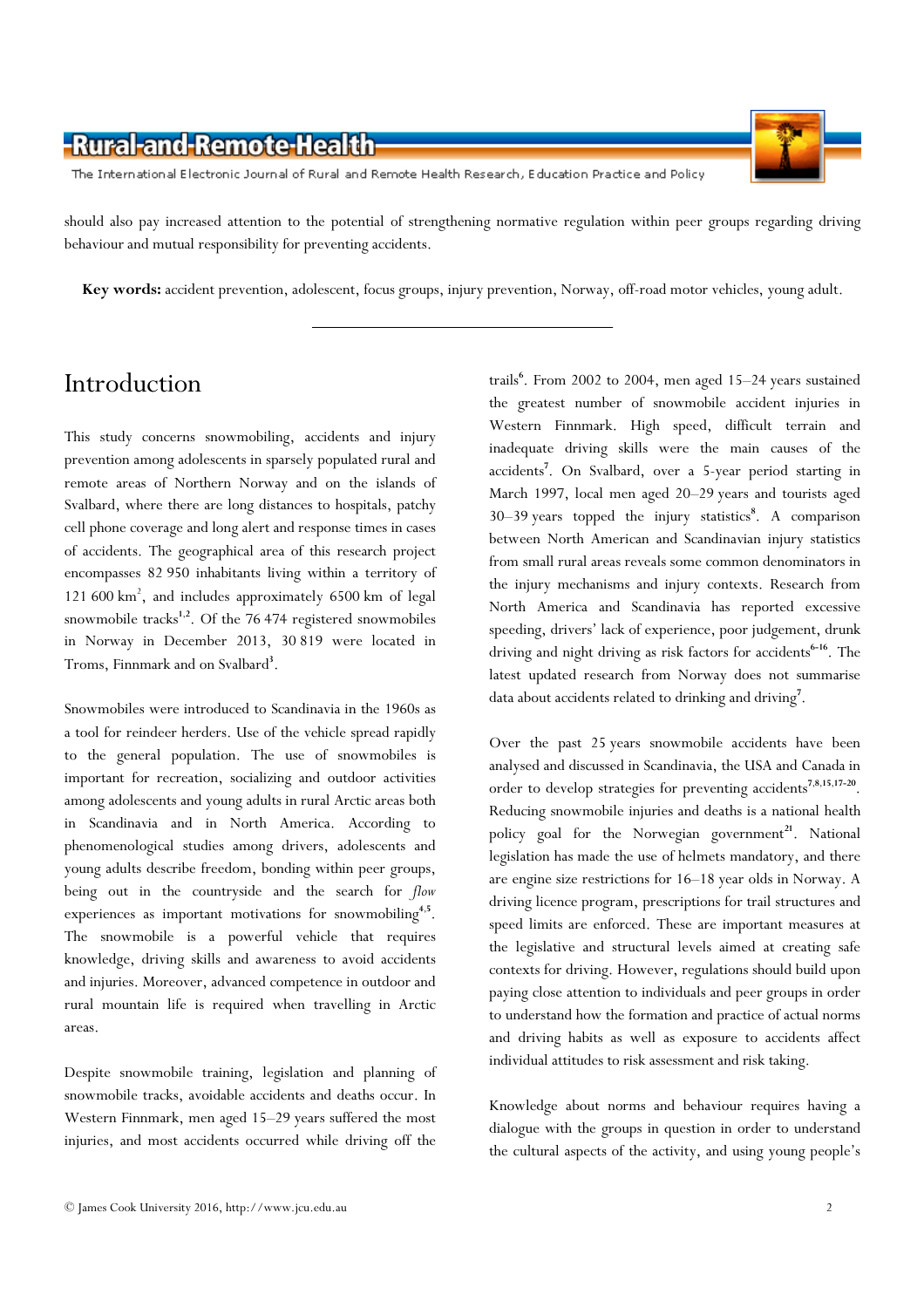The International Electronic Journal of Rural and Remote Health Research, Education Practice and Policy

own understanding of their activities as the starting point. Accident prevention should include dissemination of established knowledge of outdoor life and an area's snowmobiling patterns<sup>22</sup>.

Traditional health prevention strategies have been criticised for inefficiency with regard to the promotion of behaviour change in targeted populations<sup>23</sup>. Relying solely on a topdown strategy to implement expert knowledge may restrain diffusion of knowledge. To overcome this obstacle, WHO has recommended a strategy for health promotion employing bottom-up approaches based on decentralisation and user participation. This approach allows for the articulation of a given problem as perceived by those affected by the problem in question by incorporating users' own definitions into the knowledge base used for efforts aimed at behaviour change. A community-based, organised accident prevention approach requires that the parties involved develop their own agendas, goals and strategies. From an empowerment perspective, this implies authorisation and transfer of power and a way of strengthening people's knowledge<sup>23</sup>. Furthermore, empowerment may stimulate and promote safe attitudes towards snowmobiling and involvement to reduce injuries.

The present article is the third publication from a PhD dissertation on the topic of young snowmobilers' experiences and perceptions of risks, accidents and preventive measures connected to a valued leisure time activity. It aims to reveal experiences of driving behaviour, accidents, injuries and risk interpretation, and to outline elements of a strategy for accident prevention in line with WHO strategies for target group involvement.

### Methods

Between January and April 2008, the first author interviewed 81 adolescents and young adults in 8 out of the 12 secondary schools in Northern Norway and on Svalbard. The schools were included based on strategic criteria related to size (small, medium and large) and geographical distribution (inland and coastal areas) to secure participation of adolescents and young adults from across the entire geographical area.

The present study analyses young people's own perceptions of risks and preventive measures, and the underlying behavioural and structural factors emphasised by the informants. The analytical frame is social constructivist<sup>24</sup> and interactionist<sup>25</sup>, as it interprets aspects of the youths' understanding as it unfolds through the development and negotiation of norms within peer groups, and the actual driving behaviours in the presence of their peers. Peer groups exert considerable influence when it comes to formation of norms, attitudes and behaviour within this age group.

#### Context and participants

The focus group participants were aged between 16 and 23 years, and were included from school classes selected based on teachers' knowledge of the students' use of snowmobiles. The first author presented the research project and asked students who were active snowmobile drivers in their leisure time to volunteer to participate. Seventeen focus groups, segregated by gender, were formed. The number of participants varied between two and eight. There were 10 male groups with a total of 50 boys, and seven female groups with a total of 31 girls.

#### Focus group interviews

Focus group interviews allow the study of content, meaning, group members' purposes, thoughts, beliefs and arguments, and the interaction between group members<sup>26</sup>. The interviews followed a semi-structured approach with openended questions formulated based on available research and theoretical approaches. The main questions were 'How do you carry out risk assessment and communicate about risks?' and 'Tell me about your experience with accident situations.' Follow-up questions elaborated on topics regarding, for example, prevention of accidents, peer group discussions and drunk driving. The first author was a moderator in the focus groups, and the participants were encouraged to talk about

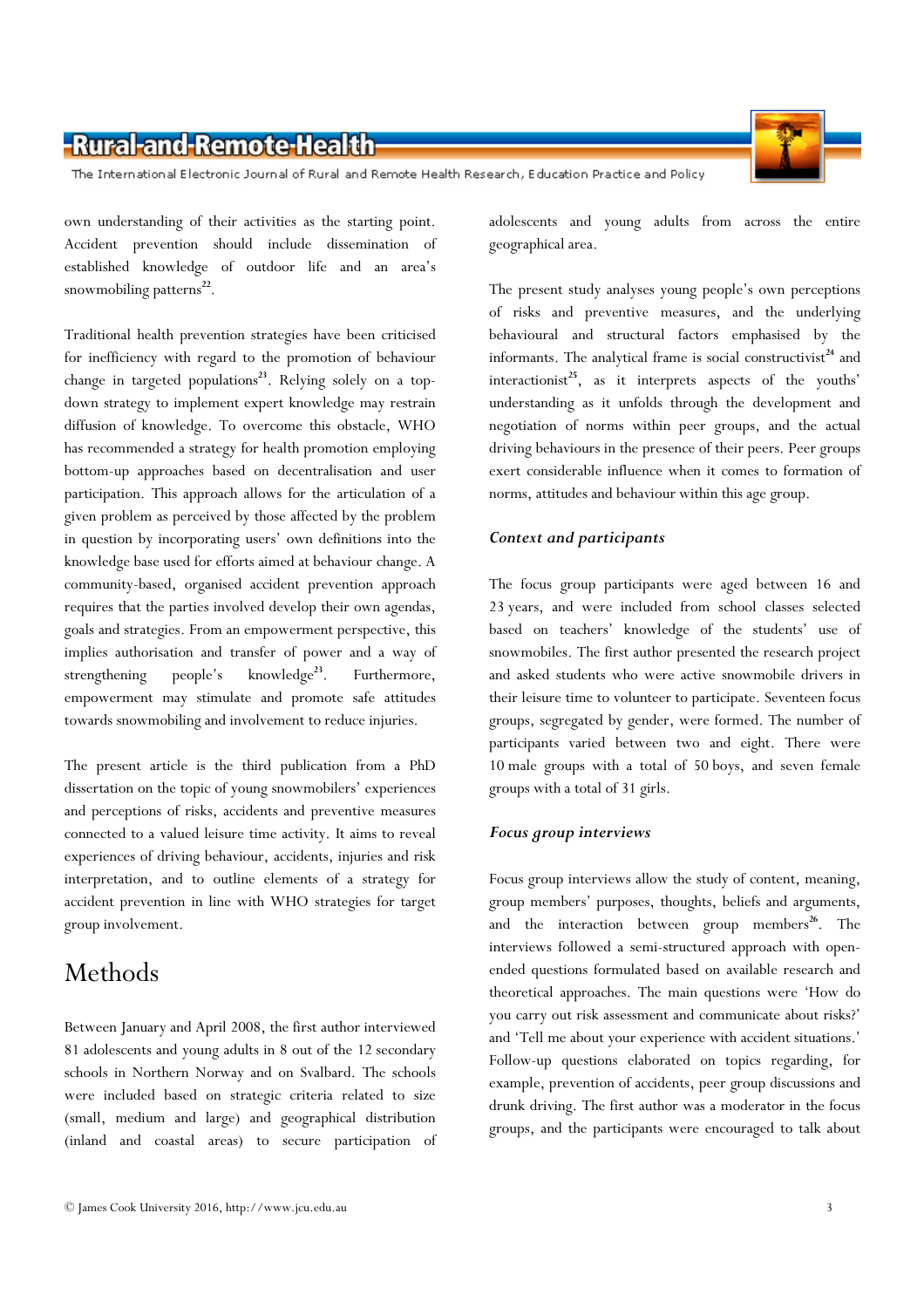The International Electronic Journal of Rural and Remote Health Research, Education Practice and Policy

and elaborate on experiences and perceptions in relation to snowmobiling, accidents and risk-taking.

#### Analytic approach

The results presented here were obtained using Graneheim and Lundman's<sup>27</sup> content analysis method. Thirteen main topics and a number of subtopics emerged. All text from the interviews was included in the analysis (about 90 750 words). The interviews were read several times from different perspectives with the aim of identifying meaning units ('the constellation of words that relates to the same central meaning<sup>27</sup>), themes and categories. The statements were subject to analysis and interpretation. Subtopics emerged and were organised by the following themes:

- reasons for accidents
- police surveillance focus as an injury prevention strategy
- topics for education purposes
- individual preparations as a safety strategy.

An example of the analysis appears in Table 1. Statements presented in this article underwent translation from Norwegian into English, and the translated text was checked for correctness through back-translations done by the first author. Co-authors read five of the transcribed full-length interviews, and themes and categories were developed and discussed between the authors until consensus was established.

Citations presented in the Results section are given a letter referring to the interview from which the text originates.

#### Ethics approval

The Norwegian Social Science Data Services approved the project (number 16985-2007, 2011), and the school principals gave permission for the interviews to take place. Students were informed that participation was voluntary and that they had the right to withdraw from the study without stating any reason. Confidentiality and anonymity were

guaranteed. Those who agreed to participate gave their consent.

#### Results

The stories revealed a marked difference between boys and girls when it came to perceptions of risks and narratives about accidents. Overall, boys were more experienced drivers, but they were also to a larger extent engaged in risky driving. They are more dedicated to and occupied with the activity<sup>4</sup>. The following sections present themes associated with luck or bad luck, descriptions of risks, accident narratives and preventive measures taken by participants. The themes were not present in all group interviews, but they are reported here to describe the overall picture of the subject matters that emerged in the groups.

#### Luck and coincidence

Some of the boys and girls stated that snowmobiling was an activity involving an ever-present risk of incidents, mishaps and accidents, and where luck was a significant factor. The following is a statement from one girl and two boys:

You think about it afterwards. At the moment you are playing around; you are in the middle of it; things happen. You make choices and everything goes very fast. Afterwards, when you get home, you think: maybe I was extremely lucky out there.  $(P)$ 

#### Risks and accidents

The participants gave a variety of descriptions of factors associated with the risk of accidents, with some variation in how serious they considered the risk factors to be. Table 2 gives an overview of factors, grouped into individual risk taking and external factors when driving on and off prepared tracks, respectively.

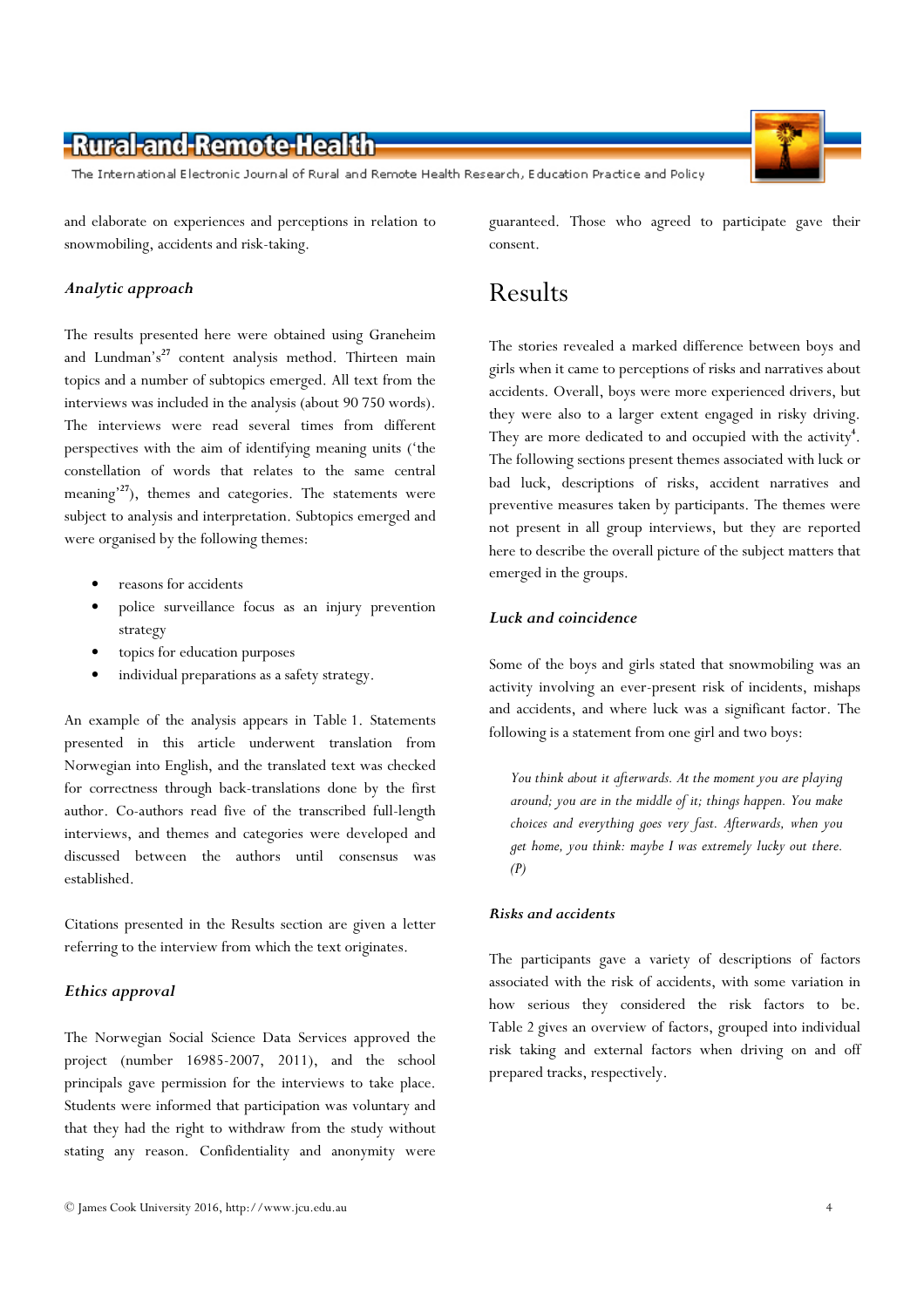

The International Electronic Journal of Rural and Remote Health Research, Education Practice and Policy

| <b>Meaning units from</b>                                                                                                                                                                                                                   | Condensed                                                                                                            | Interpretation of the                                                                                             | Subtopic                                                      | Main topic                                                     |
|---------------------------------------------------------------------------------------------------------------------------------------------------------------------------------------------------------------------------------------------|----------------------------------------------------------------------------------------------------------------------|-------------------------------------------------------------------------------------------------------------------|---------------------------------------------------------------|----------------------------------------------------------------|
| transcription                                                                                                                                                                                                                               | meaning unit                                                                                                         | underlying meaning                                                                                                |                                                               |                                                                |
| There are often many maniacs out there,<br>day and night. They think they have<br>better driving skills than they actually<br>have, and drive like fools without<br>control.                                                                | Maniacs think they<br>are good drivers,<br>but encountering<br>them is scary.                                        | The maniacs drive<br>beyond their control<br>both day and night.                                                  | 'The maniacs'; night<br>driving.                              | Specific target group<br>behaviours for police<br>surveillance |
| The police should co-operate across<br>municipalities and arrange planned<br>raids. They cannot tackle a drunk driver<br>in open terrain. He will drive to his<br>death while attempting to run away.                                       | Police have to<br>cooperate and be<br>prepared to tackle<br>drunk drivers who<br>will attempt to run<br>away.        | The police have to<br>develop a strategy for<br>tackling a defined<br>problem: drunk drivers<br>and running away. | Drinking and driving.<br>Running away.                        |                                                                |
| I injured my back not too long ago. We<br>were three people on a snowmobile. All<br>of us were drunk and we tried to drive up<br>a steep hill. It was not a very good idea<br>The next day, my back hurt like<br>crazy and I couldn't walk. | Drunk and driving,<br>hurt his back.                                                                                 | When he sobered up and<br>looked back, he<br>regretted.                                                           | Drinking and driving<br>situation.                            | Reasons for accidents                                          |
| I was a passenger and we just wanted to<br>drive a little bit away from the campsite<br>to get mobile phone access. Then,<br>suddenly, the snowmobile fell 4-5<br>meters down a cliff.                                                      | An unexpected<br>mishap that could<br>have been fatal, but<br>caused only<br>bruisings and shock.                    | A short, unplanned trip<br>ended in a drop from a<br>cliff.                                                       | Natural conditions;<br>inattentiveness.                       |                                                                |
| We always drive together in this area,<br>and tell our relatives where we are going<br>and when we are supposed to come back.                                                                                                               | Information to<br>relatives about<br>where they are and<br>when they will be<br>back is important in<br>rural areas. | Important to others. Just<br>in case of a need for<br>search and rescue. Never<br>drive alone.                    | Information to relatives<br>at home and never drive<br>alone. | Individual and group<br>preparation as a safety<br>strategy    |
| I ask others about driving conditions if<br>they have been out there, and I check the<br>weather forecast.                                                                                                                                  | Seeking information<br>about weather and<br>driving conditions.                                                      | Information about<br>weather and driving<br>conditions is important.                                              | Preparing for the trip.                                       |                                                                |

#### Table 1: Example of subtopic preparation during analysis

Individual risk taking: Examples of risk factors related to the individual driver were hazardous driving (such as speeding) and drunk driving. Drunk driving was a theme in 16 of the 17 interviews. However, only a few informants said that they had driven a snowmobile themselves while under the influence of alcohol. The interviews contain stories about accidents related to perceived 'drink-and-drive' and speeding situations:

I injured my back not too long ago. Three of us were on a snowmobile. All of us were drunk, and we tried to drive up a steep hill. It was not a very good idea. I fell off three times. The last time, everyone fell off the snowmobile, and it went straight ahead down the hill. We had to run after it. The day after, my back hurt like crazy and I couldn't walk (J).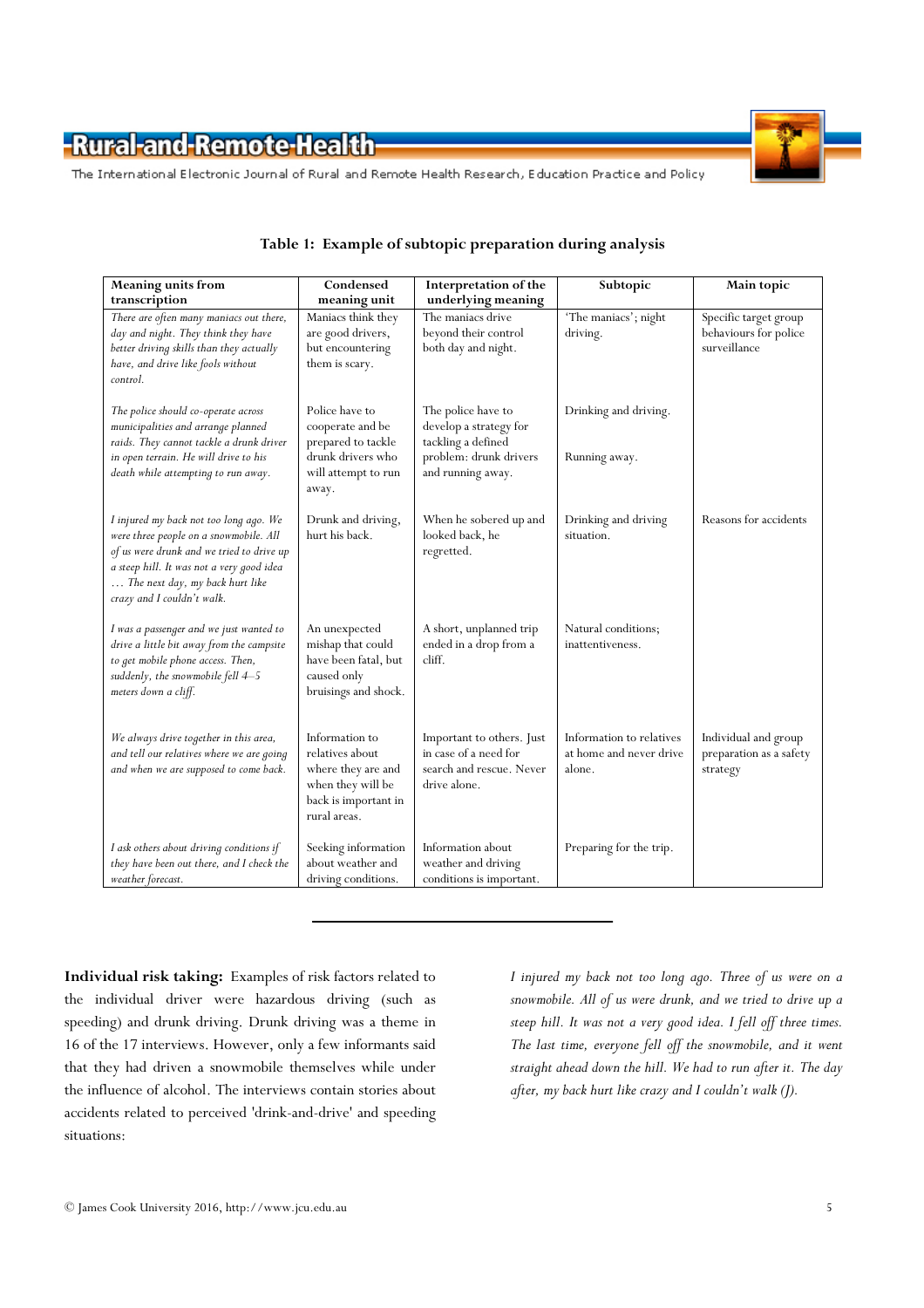The International Electronic Journal of Rural and Remote Health Research, Education Practice and Policy

We were drunk and set off to drive across a lake. A boy much older than I was driving. I tried to hold on very tight when he speeded up to approximately 100–120 km/h. Then I could not hold on anymore. I fell off and hung on by the handle. When I fell, my feet went into the track and blocked it so I was locked in the track. The snowmobile stopped and they tried to pull me out, but were not able to. The driver had to put it in reverse to get my feet out. I could not feel my feet and was just screaming. I did not let them call for help. The following day, when I began to sober up, I had insanely bad pains everywhere. Then we drove home and I called the emergency services and asked for help. They thought I had a femoral fracture, but I did not. Just luck! Afterwards, when I told my parents about it, they said that they hoped I had learned a lesson. Nevertheless, I will definitely do it again. Next time I will just have to hold on better! (C)

These two narratives show that some young people put themselves in hazardous situations while under the influence of alcohol, where the balance between good luck and bad luck is fragile. They take potentially life-endangering risks, and the second story reveals a willingness to repeat the risktaking behaviour with the only precaution being clinging more tightly to the snowmobile. Most stories, however, described careless driving and insufficient attention. One boy had been a passenger during a road crossing when the snowmobile crashed into a car because the driver did not see the car coming. Another accident occurred when the driver drove off a cliff of which he was unaware and crushed his helmet against the snowmobile. Here is yet another story involving a mishap:

I was a passenger and suddenly we just wanted to drive a little bit away from the campsite to get mobile phone access. Then, suddenly, the snowmobile fell 4–5 meters off a cliff. We were not wearing helmets, because it was not a long trip. There I learned that it is always important to wear a helmet. (J)

Playing while snowmobiling also resulted in injuries:

One of the first times I was out snowmobiling I broke my leg. We were having fun, playing and stuff. I jumped off the

snowmobile while it was moving. Then it was not funny anymore when I got my leg caught under the sledge and snap! The leg fractured, right through. However, I didn't think that I should not have done this, or that it was stupid. It was more like: Ah, I wouldn't be able to snowmobile for a while now, just when all the other boys were planning a weekend trip to a mountain cabin nearby. And I could not join them. This was the worst thing for me!  $(A)$ 

External risk conditions: Bad weather conditions constituted another uncontrollable risk that could present itself during ordinary trips:

The weather is the worst thing. Last winter I drove in horrible weather. You could not see a thing! All I could do was to follow the rear light of the snowmobile in front of me. We drove four snowmobiles in a line. It was as bad as that. We were driving for three hours and never saw the trail. Just think – dear God! Then we saw some trail markers. We could hardly see them: just occasionally you could see one. (H)

Open waterholes were hidden dangers that could appear on legal, well-prepared tracks:

My dad and I were driving on the frozen river when we discovered a hole in the ice. We marked the hole to make sure no other snowmobilers would run into it. My dad fixed it, and when he turned back I fell into another hole. He grabbed me and pulled me up before I went under the ice in the river flow. It was scary: I still remember it very well. (K)

The narratives just presented reveal an awareness of inherent risks connected to snowmobiling, as well as risks arising from careless driving and even dangerous situations arising when the intention was to prevent accidents. The stories indicate shock, battered bodies, fractures, concussions, bruising and pain as the results of accidents. The responses to the accidents vary from positive lessons learned regarding the importance of wearing a helmet to negligent attitudes where the most painful aspect of the accident for the person involved was not being able to participate in subsequent peer group activities.

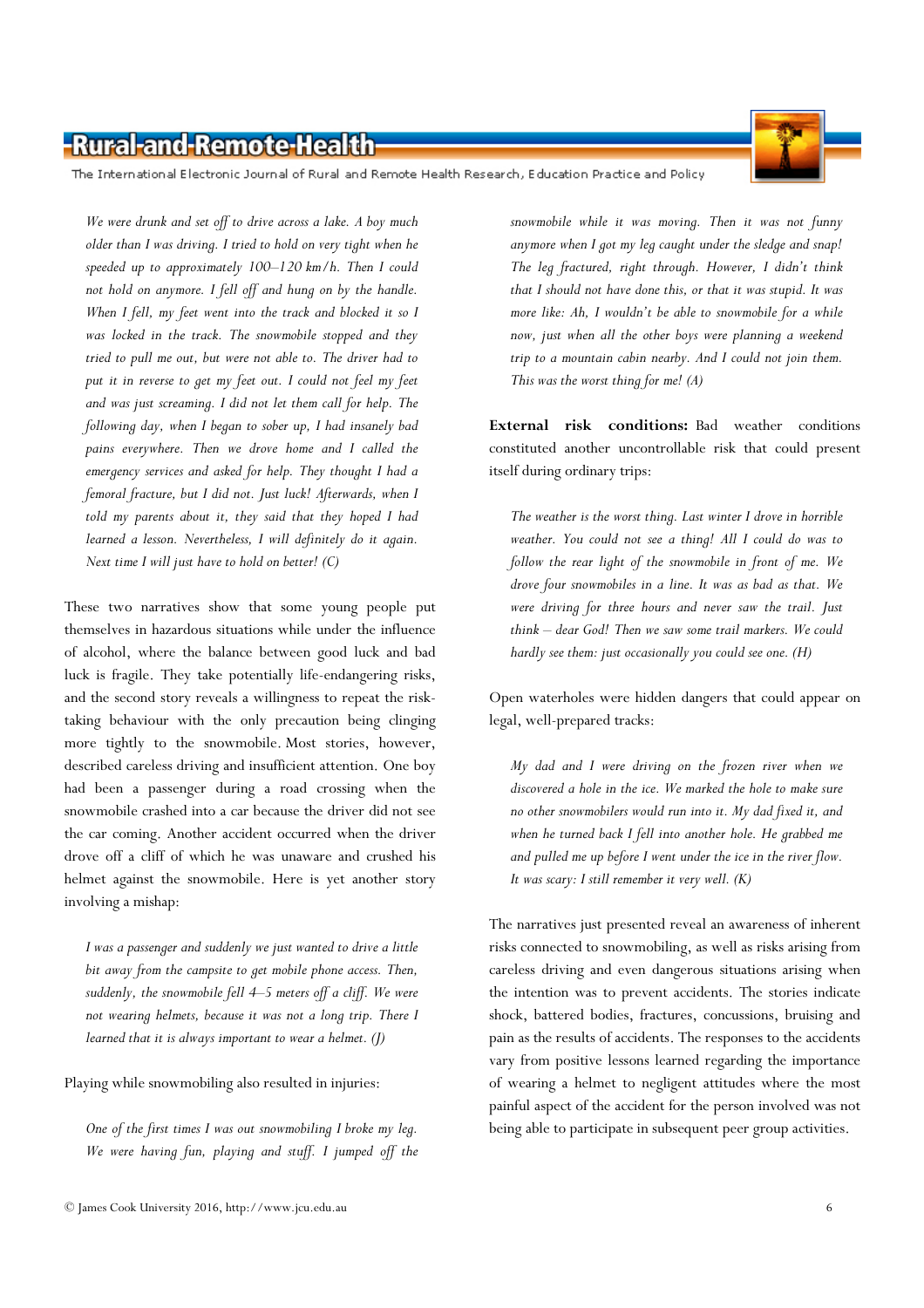

The International Electronic Journal of Rural and Remote Health Research, Education Practice and Policy

| Individual risk taking                                                                                 |
|--------------------------------------------------------------------------------------------------------|
| Hazardous driving                                                                                      |
| Playing when driving                                                                                   |
| Taking chances - 'bad luck'                                                                            |
| Driving off-piste <sup>†</sup>                                                                         |
| <b>External risk factors on tracks</b>                                                                 |
| Open waterholes                                                                                        |
| Lack of trail markers                                                                                  |
| Bad preparation of tracks                                                                              |
| Running into polar bears <sup>1</sup>                                                                  |
| External risk factors off tracks                                                                       |
| Invisible obstacles, roots, rocks, waterholes, wind holes <sup>8</sup>                                 |
| Ice holes and big iceblocks in river, water and at sea                                                 |
| Unfamiliar terrain                                                                                     |
| Avalanches                                                                                             |
| Steep and curvy terrain                                                                                |
| Crevasses                                                                                              |
| Running into polar bears <sup>1</sup>                                                                  |
| <sup>†</sup> Driving in unmarked areas that are not pre-risk evaluated by municipality authorities; an |
| illegal activity in Norway                                                                             |
| <sup>1</sup> Only on Svalbard                                                                          |
| I Holes greated in the grow by strong Arctic winds during some days. Big holes may                     |

Table 2: Risk factors identified by study participants

 Holes created in the snow by strong Arctic winds during some days. Big holes may become a trap that can be fallen into

'The maniacs': Through descriptions of driving behaviour in the interviews, both boys and girls introduced a new term for a specific group of drivers, 'the maniacs', who constituted an unpredictable external source of risk. One informant said:

I am afraid of crashing! On narrow tracks, you can always meet a maniac. They are speeding, driving on the wrong side; they come from tracks that do not exist. They are not able to see if they might smash into other snowmobilers. (O)

Both boys and girls said this was a phenomenon to be aware of when snowmobiling. One girl said she did not dare to drive at night for fear of being run down by a 'maniac', especially one who was drunk. Many of the research participants indicated that they did not want to qualify as a 'maniac', and they denied engaging in the kinds of behaviour that characterised the 'maniacs'.

#### Preventive measures

The focus group participants identified a variety of preventive measures they would take prior to and during trips, and suggested new measures to control risks (Table 3).

One of the boys sarcastically stated that the only way to completely prevent accidents was 'to sell the snowmobile and lie on the couch for a year'. However, informants in all focus groups stated that they took precautions against external dangers, especially on long trips. Preparing for long-distance snowmobile trips involved having the necessary equipment, enough fuel, a well-maintained snowmobile, and being together in peer groups. The interviewees said that the degree of preparation depended on the distance and amount of time they would be away. Some boys and girls said they drove carefully and did not take any risks. Ensuring that they had enough clothes was another important precaution.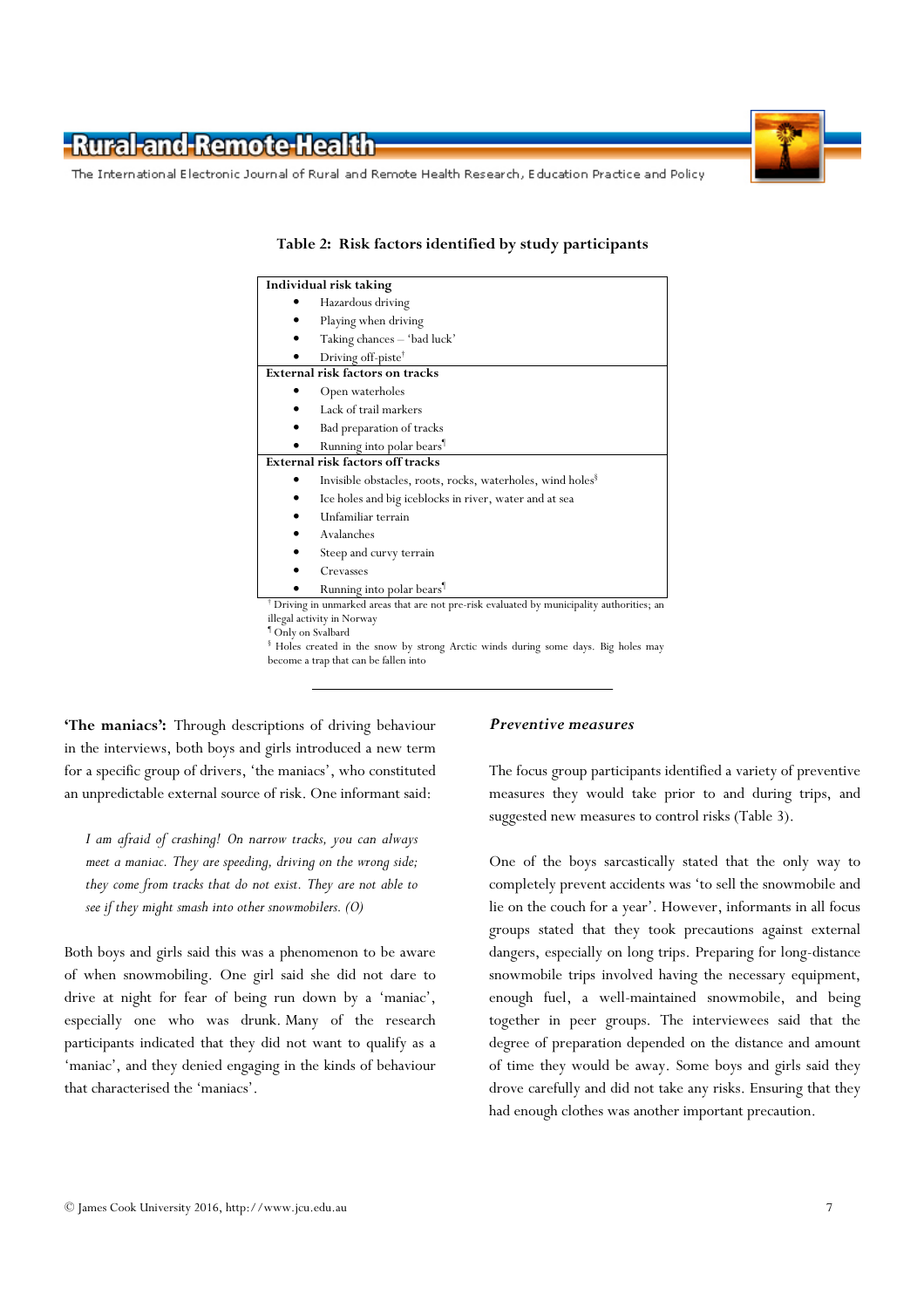The International Electronic Journal of Rural and Remote Health Research, Education Practice and Policy

With regard to whether some conditions were especially risky, one respondent stated:

Yes, if there is a lot of surface water and bad weather conditions. (H)

Focus group participants on the Svalbard archipelago gave more reasons for not driving alone than their peers in mainland Norway. They identified the lack of marked tracks, the presence of polar bears, long distances, rapidly shifting weather conditions and patchy or lacking cell phone coverage as particularly challenging in this polar region. Both boys and girls on Svalbard stated that they were aware of avalanches, polar bears, wind holes (created in the snow by strong Arctic whirlwinds) and crevasses. One of the girls described how they prepared for trips:

You just have to check out in advance and not go on trips alone. We always take someone with us who has a GPS and information. We drive on tracks that people have driven on before and ask them what it is like to drive there. (P)

A special challenge for snowmobilers on Svalbard is the danger of polar bear attacks. Bringing weapons along is therefore mandatory in this area.

There were also statements about strategies for preventing drunk driving, such as stopping friends from driving by taking their keys, inviting them to sit on the back seat, or saying that 'everybody is staying here at this party' to prevent them from leaving.

In order to be better at assessing risks, and to be better prepared for injuries and accidents, some girls said that they wanted to attend an extended first-aid course directly related to snowmobile driving. They also wanted to learn more about outdoor life, how to evaluate the risk of avalanches, how to do search and rescue (SAR), and how to drive in challenging terrain. Learning sessions should be offered for free, they said. Many boys stated that they had sufficient knowledge of outdoor life and related dangers. Some of them had participated in extended courses on first aid and SAR

operations in avalanches, and other boys wanted more training for these situations. Some boys wanted defined recreational areas for practising and having fun. This involved challenging driving techniques such as jumping, climbing, wheeling and balancing on one ski.

A request for law enforcement: More girls want police surveillance because police presence helps reduce undesirable driving behaviour. Few boys discussed this theme. A girl stated:

The police should co-operate across municipalities and arrange planned raids. They cannot tackle a drunk driver in open terrain. He will drive to his death while attempting to run away. We get together in snow castles and have parties with 15–20 people. If the police were on surveillance from a distance, they could stop people who drive away from these castles to urinate. After an hour, they would have picked up many drunk drivers! Alternatively, they could show up around the castles wearing reflective vests: that would be preventive. No one would drive then. (O)

This indicates that both boys and girls hold parties at campsites. Driving after consuming alcohol appears to be quite common for some young people in this context, and some drivers seem willing to take extended risks to escape from police controls. Girls welcomed extended police surveillance. They stated that police presence in the mountains was necessary to control the 'maniacs'. They wanted police surveillance especially off track, at night and to catch drunk drivers. Generally, informants in this study maintained that the 'maniac' group caused a major proportion of all accidents.

### Discussion

The narratives presented in this study stem from research participants' self-reported data and are not verified by observations. However, some major themes from different narratives appear consistently across the focus groups, and show that some accidents resulted from risk seeking, playing,

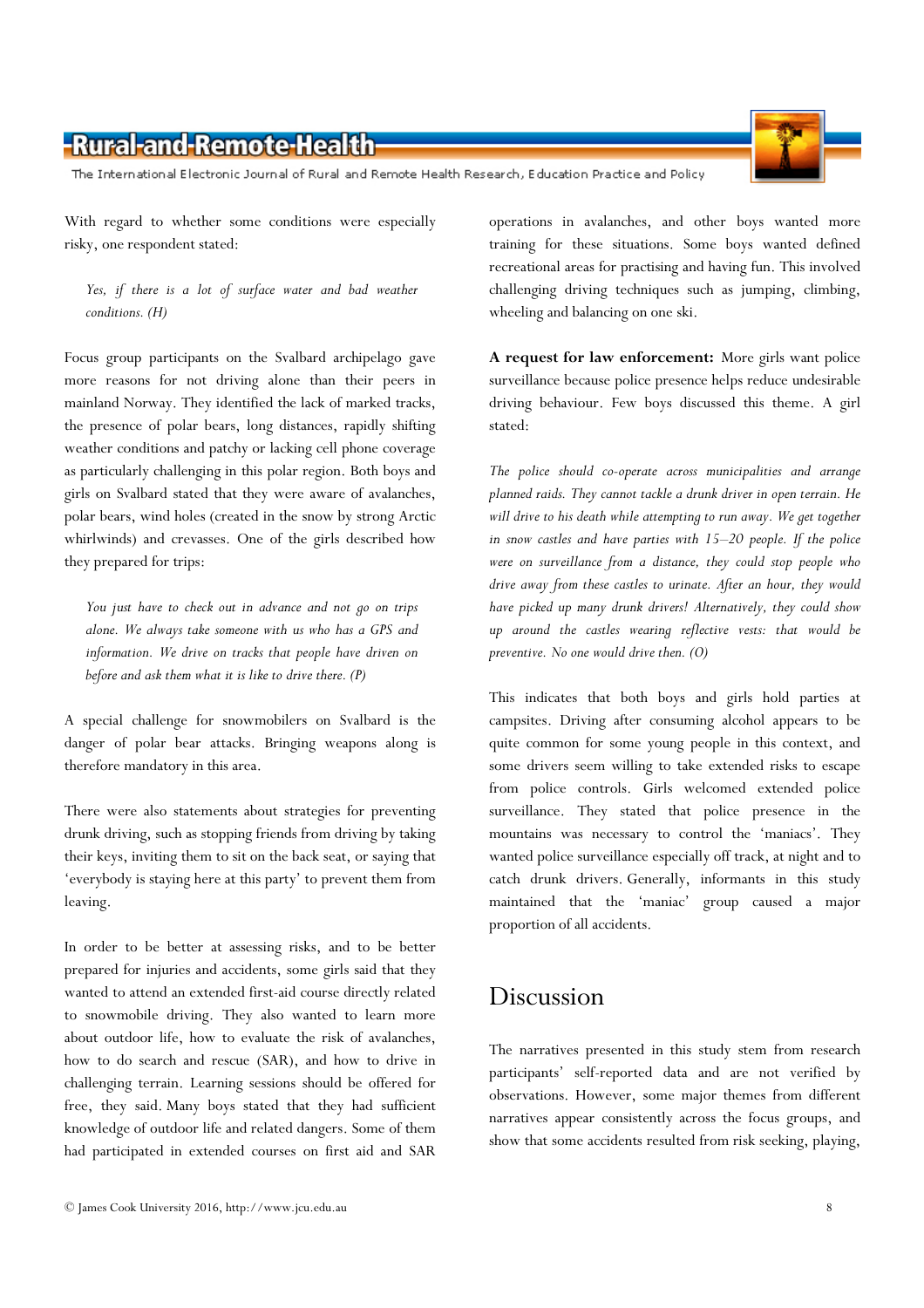

The International Electronic Journal of Rural and Remote Health Research, Education Practice and Policy

mishaps and poor risk assessment. The descriptions of accidents in the narratives concern accident contexts that do not differ significantly from those reported in the accident register in Western Finnmark: high speed, difficult terrain and incorrect operation of a snowmobile<sup>7</sup>. Research from both Sweden and North America has indicated that night driving and fatal accidents are often associated with alcohol<sup>14-</sup> <sup>16</sup>. Numerous statements in the authors' data indicate that alcohol consumption may be frequent among some groups, and that drunk driving is associated with accidents in some cases. The study data do not permit an estimation of the true prevalence of this phenomenon.

Some informants made few reflections regarding the cause of the accidents, and tended to subsume the accidents and avoidance of accidents under the rubrics of 'bad luck' or 'good luck', respectively.

Overall, girls seemed to pay greater attention to risk compared to boys, and they took more safety precautions and engaged in less risky driving than the boys. The boys were more experienced drivers, and often took considerable risks while playing with the snowmobile. The desire to play seemed to overshadow their awareness of the inherent risks in snowmobiling, and their suggestions for bringing these kinds of activities into safer forms involved designating specific areas for excessive driving; that is, risky driving under some kind of surveillance. The girls wanted safety courses and more police surveillance.

The stories revealed an interesting internal peer group practice when it comes to regulating drunk driving: the group would prevent potential drunk drivers from driving, either physically or by using group pressure to stop them from leaving parties on a snowmobile after consuming alcohol. This is probably a practice with potentially powerful effects within relatively stable networks of adolescents.

Improving the quality of individual and group risk evaluation based on knowledge of snowmobile driving and local outdoor life is important to reduce the number of accidents and risk situations. One target group for prevention of accidents and

mishaps is the 'maniacs'. This is not necessarily a uniform group, as driving with excessive risk might have different dispositional and behavioural motivations. To approach this group and establish a dialogue it could be useful to let the young people themselves define the problem and suggest preventive measures, as in a bottom-up perspective<sup>23</sup>. To take the keys from drivers who are drunk to prevent them from driving is one way that can prevent accidents.

In the preventive work, a specifically developed strategy targeted at those defined as high risk takers should supplement strategies targeted at the whole population and all groups of snowmobile drivers. A population strategy should contain a discussion of norms in and amongst those who drive snowmobiles, while a strategy to reduce high-risk activities should target behaviours such as the ones on which the police focus: drunk driving, driving off track and night driving. Night driving is not in itself illegal, but often involves party driving between holiday cabins and campsites and may include drunk drivers, who pose a great danger to themselves and to others.

#### Risk precautions in snowmobiling and outdoor life in the north: external factors

Snowmobile trips involve risks triggered by nature, terrain, vehicles and individuals' lack of knowledge or willingness to follow the recommendations for snowmobiling. External factors such as weather changes, reduced vision, snow cliffs, wind holes or risk of avalanches that arise during a snowmobile trip may challenge the driver to re-orient, reinterpret and re-calculate the risk. It is important that snowmobilers have education and training in being riskoriented and recognising risk situations, and that they are knowledgeable about outdoor activities. This is about interpreting the context by continuously assessing changing driving conditions like visibility, amount and type of snow, and terrain, as discussed in the fieldwork of Mehus and Germeten<sup>22</sup>. Some of the informants in the present study mentioned external risks associated with weather conditions, terrain and pre-risk evaluations of the tracks. Local people designated to the task carry out pre-risk evaluation of the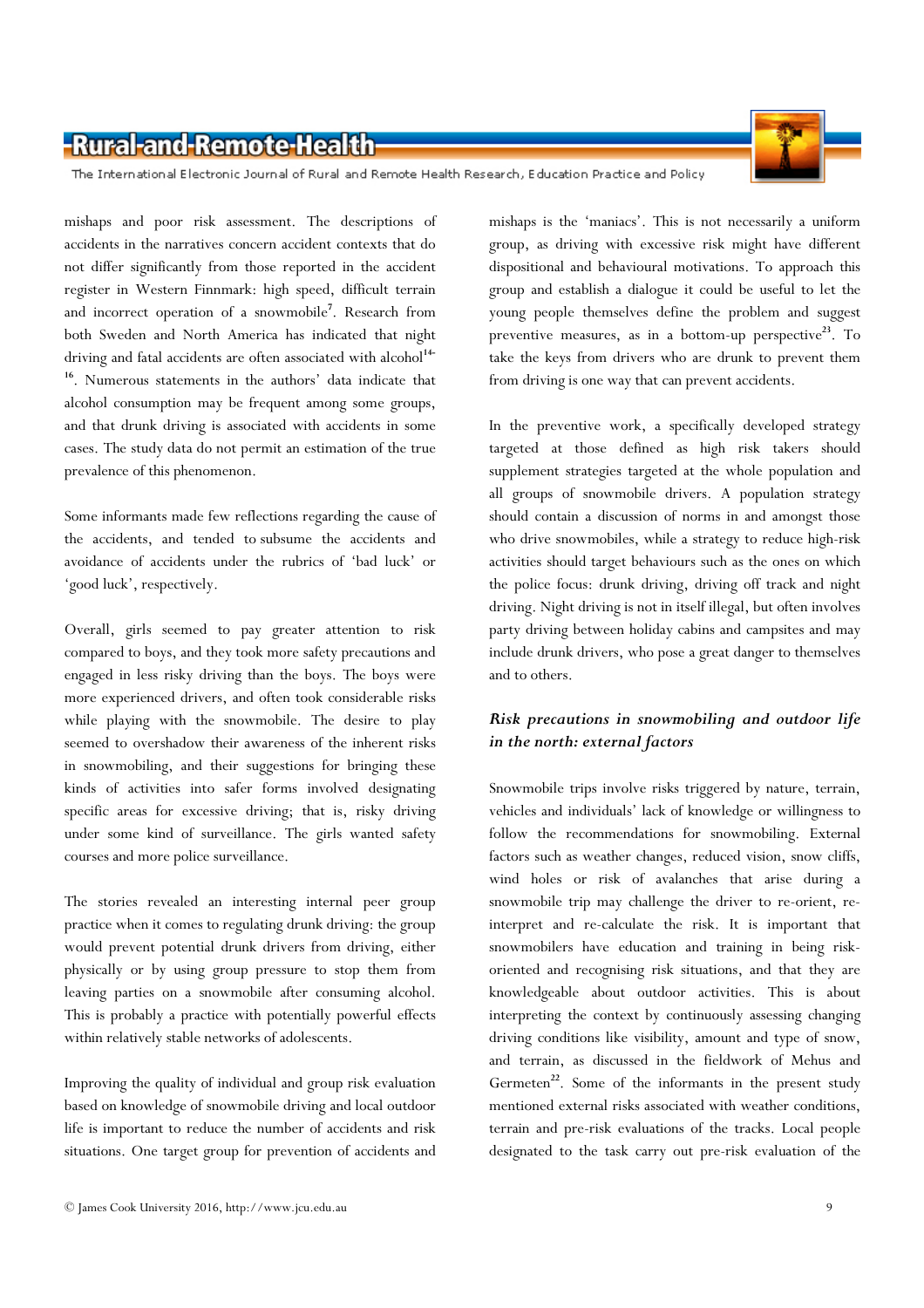

The International Electronic Journal of Rural and Remote Health Research, Education Practice and Policy

tracks every winter season prior to opening them. Following pre-risk-evaluated tracks helps drivers avoid dangerous areas with risks of avalanches, wind holes, water holes and crevasses. The informants state how they stop and mark dangers so that others following them on the trail will avoid these dangers. This demonstrates a type of awareness of risk and risk reduction, which is both responsible and preventive (Tables 2,3). One well-executed overall structural countermeasure is to mark the tracks well, and for the drivers to keep on the track, and not to be tempted to off -piste riding. The lack of marked tracks on Svalbard means that drivers continuously have to make risk assessments of the terrain, even when driving. When the authorities on Svalbard allow driving off-piste it puts a great responsibility for risk assessment relating to wind holes, cracks on glaciers and the danger of avalanches on the individual driver. One of the most important safety precautions is to stay on the track and follow the recommendations of Sy and Corden<sup>20</sup>:

- Never drive alone or on unfamiliar ground.
- Drive on tracks.
- Avoid waterways and bad weather, areas with trees, fences and rocks.
- Take precautions at night.
- Slow down at the top of a hill, on cliffs or on snow banks.
- Always use helmets; wear well-insulated clothes.
- Towing a sledge or tube is dangerous.
- Always bring a first aid kit and mobile phone with you.
- Never drink while driving.
- Never allow children to drive.

Several informants identified staying on the tracks as an important factor in reducing accidents. Evaluations of external risks depend on individual skills and local knowledge. Snowmobile licence training courses should comprise local risk assessment and evaluation, as well as instructions to bring along a basic minimum of survival and safety equipment even on shorter trips. Driving and being out in the countryside and developing one's skills as a safe driver

increase with experience, and young people learn which norms to follow and what to look out for with regard to risk.

As several respondents stated it is vital to be aware of weather conditions in the north, and particularly of changes in the weather, which may occur quickly in Arctic areas. According to research findings, it is very important to be able to interpret the terrain and driving conditions<sup>4,5,7,22</sup>.

#### Practical implementation in community-based contexts

Community-based injury prevention is important for society because it follows the fundamental principle of 'starting where people  $are^{23}$ . In accident prevention work, it is also important to bring in other types of practical knowledge from outside groups, such as injury epidemiology, police reports and reports of undesirable events. This can create a balance between a bottom-up and a top-down perspective, where knowledge generated from fields both inside and outside the snowmobile environments is used to develop approaches to reducing accidents. This calls for a dialogue between experts and lay people. The balance between bottom-up and topdown perspectives can be situation-specific and dependent on snowmobilers' knowledge. The findings in this study suggest that young people themselves know and have experience with how and why accidents occur. In the eagerness to prevent accidents, one should also be aware that 'selling the snowmobile and lying on the sofa' and not be out with friends, not experiencing the freedom of being out in the countryside, or mental and physical challenges in everyday life, can also be a health threat. Research on young snowmobilers has reported that they experience going out on trips with friends as being good for their health, and as promoting a will to live and wellbeing<sup>4</sup>, which are important aspects of health promotion $^{23}$ . The Norwegian snowmobile licence education focuses on navigation, training, driving and risk assessment. In addition, it could target young people's driving and outdoor life skills, knowledge from research about what causes the accidents, vulnerability and in what context accidents often occur.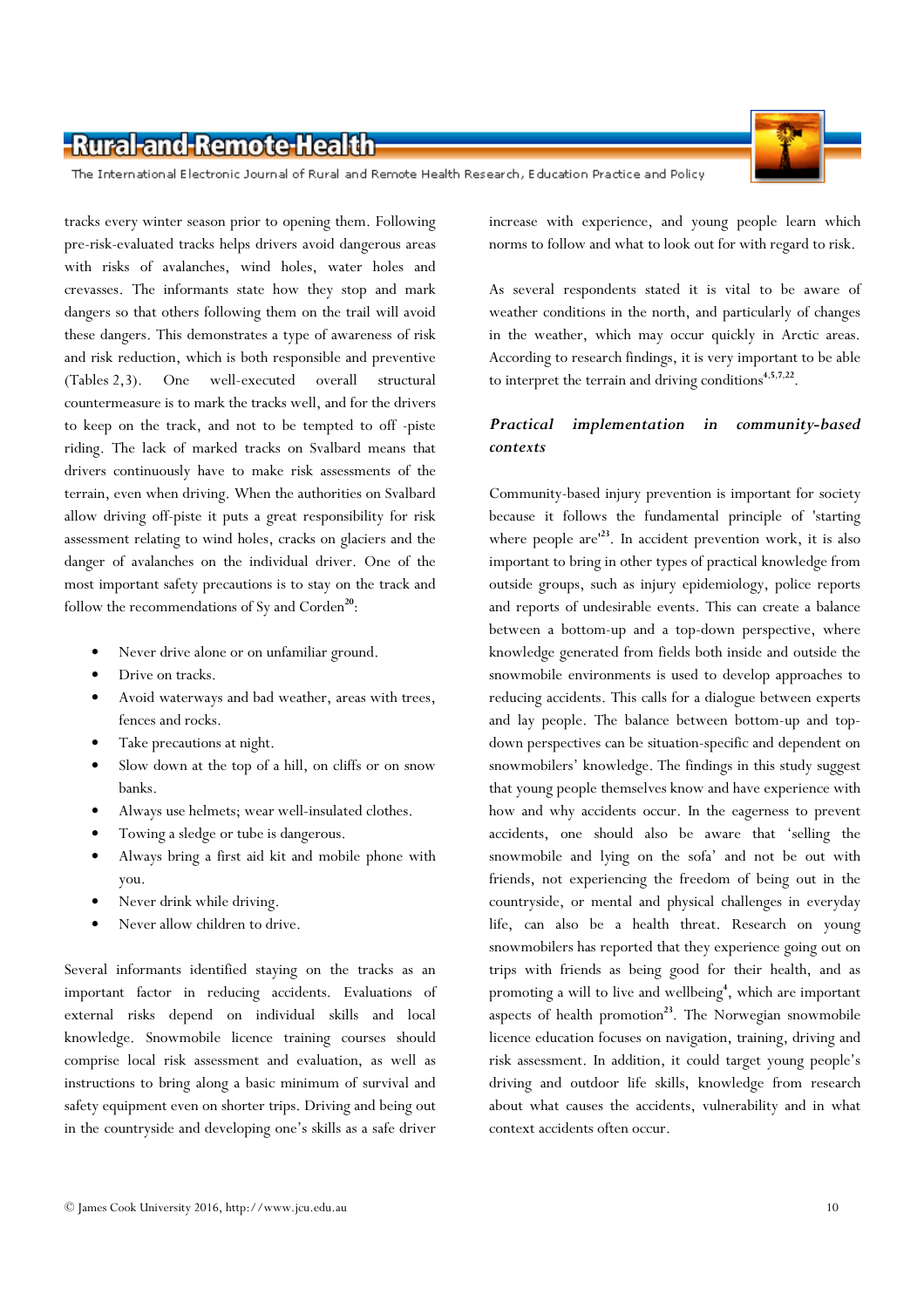The International Electronic Journal of Rural and Remote Health Research, Education Practice and Policy

-Rural-and-Remote-Health

| <b>Before driving</b>                                                                    |
|------------------------------------------------------------------------------------------|
| Sufficient preparations, enough fuel, well-maintained snowmobile                         |
| Checking the winter time survival equipment                                              |
| Checking the weather forecast and driving conditions                                     |
| Informing someone about the time of departure and return                                 |
| While driving                                                                            |
| Drive in groups, keep close in bad weather and low visibility                            |
| Stay on tracks prepared by municipal authorities                                         |
| High level of awareness about terrain and shifting driving conditions                    |
| No alcohol consumption.                                                                  |
| Carrying a weapon <sup>†</sup>                                                           |
| Preventing accidents of others                                                           |
| Marking potential dangers in tracks <sup>1</sup>                                         |
| Stopping attempts at drunk driving                                                       |
| Telling about driving conditions in the area                                             |
| <sup>†</sup> Only on Svalbard because of the presence of polar bears                     |
| Stop and mark dangers that have appeared on the tracks, eg wind holes, holes in the ice, |
| to prevent other drivers from running into dangerous situations                          |

Table 3: Preventive strategies identified by study participants

A strategy in a community-based education program is most effective when it is built around membership support, innovation and contribution $^{23}$ . The young people have to participate in setting the agenda, the goals and the measures based on what they define as important.

The police have to monitor designated subgroups, but they can also play an active part in snowmobile associations and schools, discussing norms and attitudes while highlighting the snowmobiling regulations they are there to enforce. A potential research project could test a problem-oriented police surveillance program for snowmobiles in Northern Norway, like the one carried out in Sudbury, Ontario in Canada, to see whether experiences are transferable across contexts when it comes to reducing undesirable driving behaviour, accidents and fatalities<sup>19</sup>.

Limitations to the present study stem from the self-selection of participants within a secondary school context, and the study results may therefore not be representative of all adolescent snowmobile drivers in this geographical area. However, encounters between snowmobilers are not

restricted to one specific youth group, and stories narrated by the research participants may therefore reveal widespread attitudes and practices. Also, focus group participation has the potential to limit openness, as group members might control each other's stories regarding sensitive behaviours. It could well be that some statements exaggerate or downplay some aspects of incidents and reactions due to group dynamics. However, incidents of intra-group corrections or contesting others' statements rarely occurred, and this may be a sign of consensus regarding the content of the narratives.

Another limitation to the generalisability of the results is that this study is eight years old, and the informants no longer belong to the interviewed age cohort. Nonetheless, accidents still occur and similar practices are reported in media, including 'high marking' (snowmobiling as high as possible up a steep mountain), which has the risk of starting avalanches. Besides, knowledge in the field regarding individual and external risk factors has not changed significantly over the period.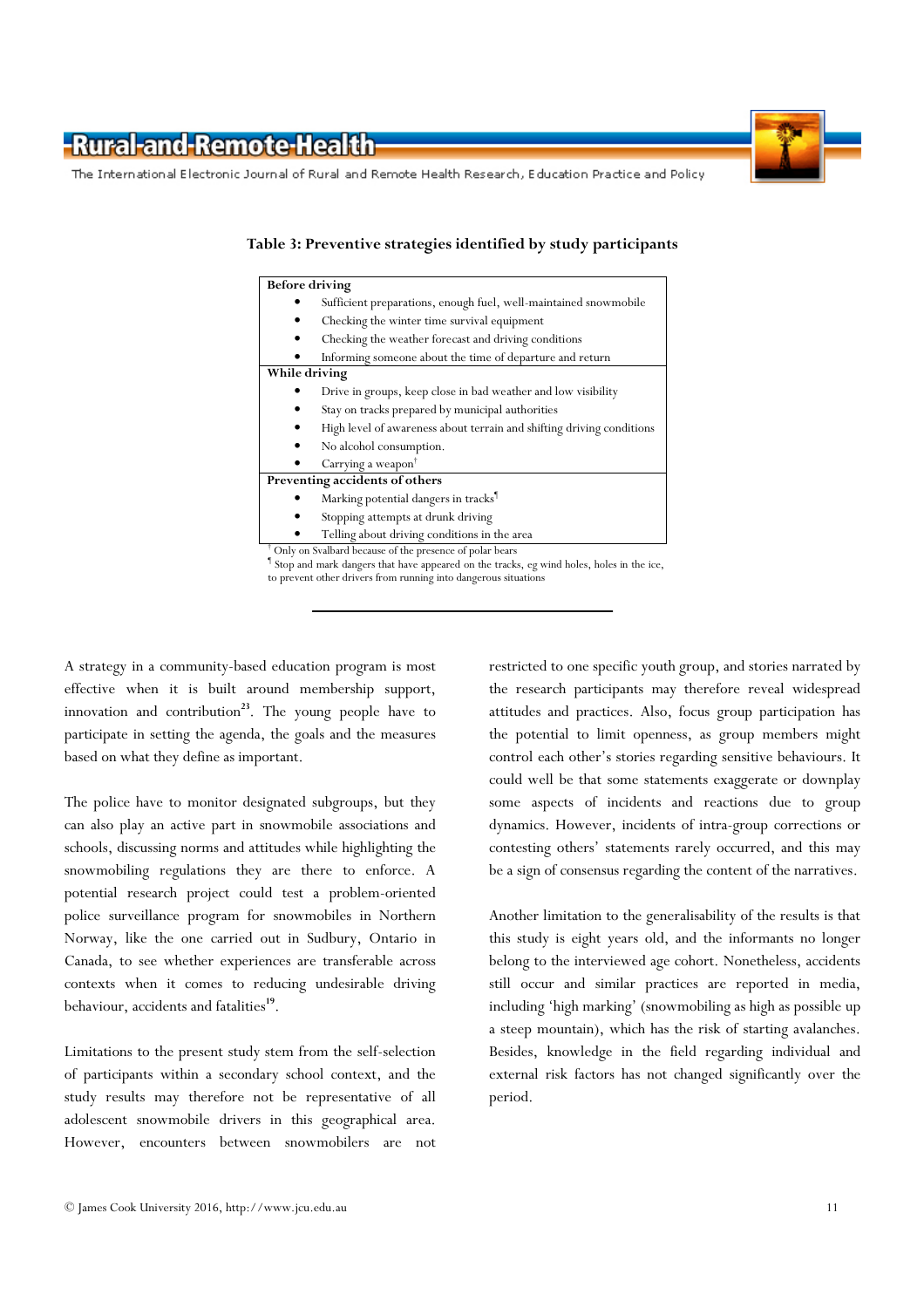The International Electronic Journal of Rural and Remote Health Research, Education Practice and Policy

### Conclusions

Narratives in this study reveal individual risk taking, how accidents occur, needs for education, and safety precautions taken before snowmobile trips. Young people's experiences and attitudes provide important knowledge for community-based injury prevention programs. Competent instructors who are also experienced snowmobilers should activate this knowledge in local educational contexts, for example by directing driver awareness towards pre-risk assessment, thus contributing to enhancing young people's driving skills. Infrastructure with planned and marked tracks and common safety recommendations are elements of external pre-risk assessment. Some parts of the risk assessment will always rely on the individual and will diverge from recommendations due to lack of knowledge, resources, practical experience and miscalculation.

Further research should be undertaken to explore the differences in attitudes between boys and girls, for example regarding whether experienced female drivers exhibit a driving behaviour more similar to the more experienced boys, or whether avoidance of risk is a gender-based phenomenon unaffected by development of driving skills and experience. Informal development, negotiations and regulation of norms within peer groups should be an indispensable theme in preventive strategies.

## Acknowledgements

The authors are grateful to the principals of the secondary schools and to the young people, who showed a tremendous amount of trust in the interviewer by narrating their activities. Funding for this research was granted by the Research and Development Committee at the Finnmark University College.

### References

1. Fylkesmannen i Finnmark [County Governor of Finnmark]. Snøscooter- og barmarksløyper i Finnmark – kart og GPS [Snowmobileand dryland tracks in Finnmark – maps and GPS]. (Internet) 2009. Available: http://www.nordatlas.no/default.aspx?gui=1&lang =2# (Accessed 24 April 2015).

2. Fylkesmannen i Troms [County Governor of Troms]. Snøscooterløyper i Troms. [Snowmobile tracks in Troms]. (Internet). Available: http://www.nordatlas.no/default.aspx?gui=1&lang  $=2\#$  (Accessed 24 April 2015).

3. Statistics Norway. Registered motor vehicles. Snowmobiles. SSB no. 2013. Uttrekk fra det Sentrale Motorvognregister. Oslo. [Statistics ordered from Central Motor Registry, Norway], 31 December 2008.

4. Mehus G, Germeten S, Henriksen N. Snøscooterkjøring og scooterfeelingen [Youth, snowmobiling and the 'snowmobile feeling']. Tidsskrift for ungdomsforskning [Journal of Youth Research] 2010; 10(2): 39-56. (Internet) 2010. Available: http://www. hioa.no/asset/6513/1/6513\_1.pdf (Accessed 4 May 2016).

5. Mehus G, Germeten S, Henriksen N. How young people communicate risks of snowmobiling in Northern Norway: a focus group study. International Journal of Circumpolar Health 2011; 70(2): 205-214. http://dx.doi.org/10.3402/ijch.v70i2.17807

6. Hortemo GS, Brattebo G, Hellesnes S [The snowmobile – only for fun? Registration of snowmobile accidents in Western Finnmark 1988–89]. [Comment]. Tidsskrift for Den Norske Laegeforening [Journal of the Norwegian Medical Association] 1990; 110(10): 1196-1968.

7. Jeppesen E, Wisborg T. Skader fra bruk av snøscooter i Vest-Finnmark [Snowmobiles and serious injuries in Western Finnmark]. [Comment]. Tidsskrift for Den Norske Laegeforening [Journal of the Norwegian Medical Association] 2005; 125(23): 3248-3251.

8. Ytterstad B, Dahlberg T. Snøscooterskader på Svalbard [Snowmobile injuries on Svalbard]. [Comment]. Tidsskrift for Den Norske Laegeforening 2005; 125(23): 3252-3255.

9. Beirness DJ. Alcohol involvement in snowmobile operator fatalities in Canada. Canadian Journal of Public Health 2001; 92(5): 359-360.

10. Cattermole TJ. Snowmobile injuries in Antarctica 1989–1996. International Journal of Circumpolar Health 1997; 56(4): 152-158.